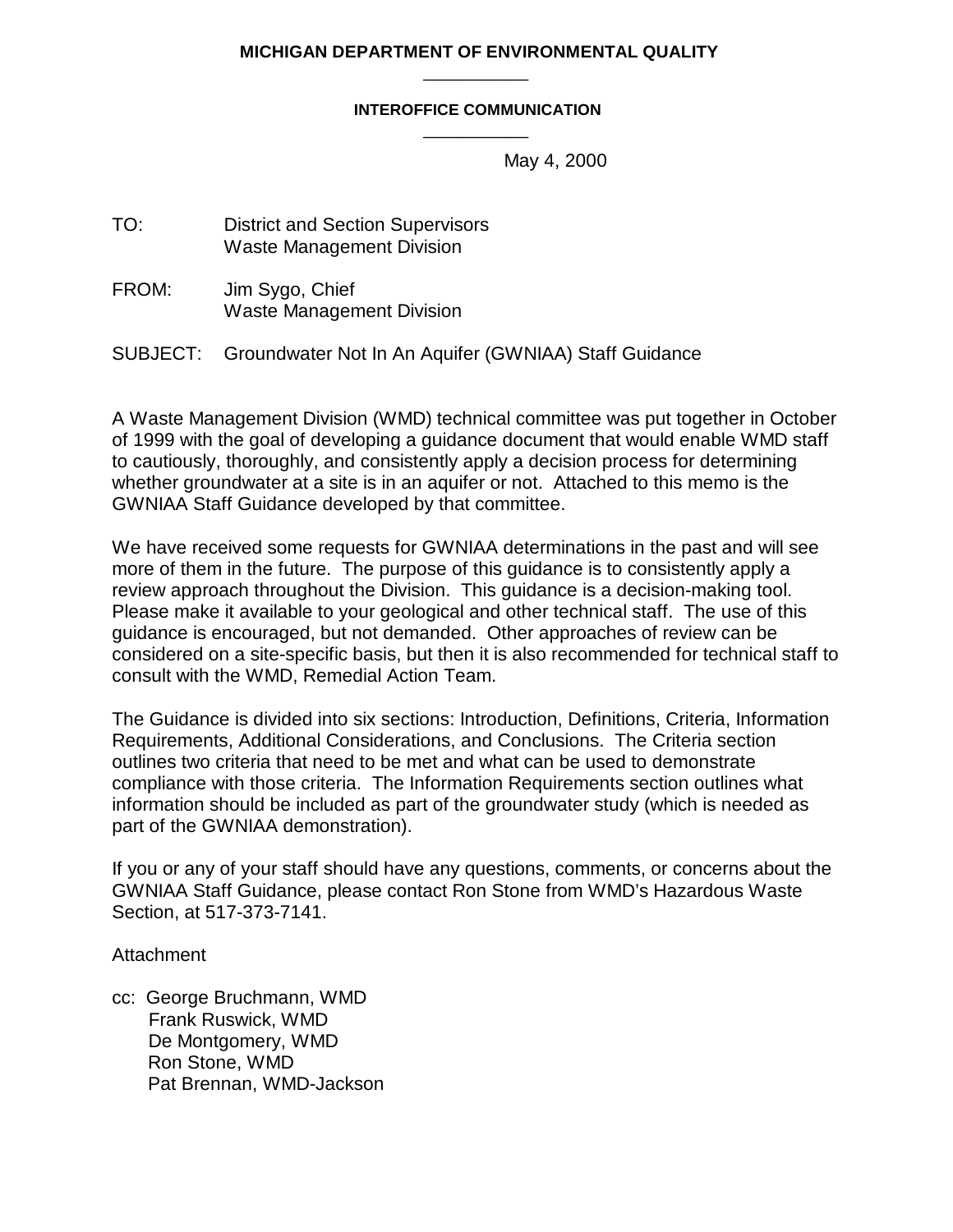## **WMD Staff Guidance for Determining Groundwater Not In An Aquifer**

**MDEQ-WMD** May 1, 2000

## **INTRODUCTION**

This document is guidance for the use of the Waste Management Division (WMD) staff, to consistently apply the requirements for a Groundwater Not In An Aquifer (GWNIAA) designation for siting criteria, pathway analysis, monitoring requirements, discharge authorizations, remediations, and other pertinent determinations under the following parts of the Natural Resources and Environmental Protection Act, 1994 PA 451, as amended (NREPA): Part 31, Water Resources Protection; Part 111, Hazardous Waste Management; and Part 115, Solid Waste Management. This guidance describes the criteria that should be considered when evaluating whether groundwater encountered in a formation is or is not in an aquifer as well as information that should be used in applying those criteria.

The WMD reserves the right to utilize site-specific data in review of all cases, in order to decide the most appropriate determination for each site or formation. If it becomes necessary to remediate any media within the groundwater, hazardous waste, or solid waste programs of WMD, Part 201, Environmental Remediation, of the NREPA, is utilized. Part 201 requires all exposure routes and receptors at sites of environmental contamination to be evaluated based upon site conditions and characteristics. At a remediation site where it is determined that groundwater ingestion is not a relevant exposure pathway, it still will be necessary to evaluate all other transport mechanisms and exposure pathways that might result in unacceptable exposure. Monitoring of a saturated zone that is "GWNIAA" may still be necessary in relation to other pathways such as groundwater-surface water interface criteria (GSI) or indoor air inhalation.

This guidance does not apply to an area that has been determined by the Part 31 Groundwater Discharge Permit program to be a monitoring zone.

## **DEFINITIONS**

- Aquifer: A geological formation, group of formations, or part of a formation capable of yielding a significant amount of groundwater to wells or springs.
- Crock Well: A well traditionally constructed by excavating or boring a large diameter hole and placing vitrified clay tiles, pre-cast concrete pipe, or stone as casing or side walls to keep the excavation from collapsing.
- Driven Well (or Stab/Point Well): Consists of a well point (screen) that is attached to the bottom of the well casing and is pushed into the ground by hand or mechanical methods.
- Formation: a unique lithologic unit that can be mapped, but does not include a unit composed of material that has been physically or chemically altered, transformed, or used during a manufacturing process, such that they would impact the potable quality of the groundwater.
- Groundwater: Water below the land surface in a zone of saturation.
- Monitoring Zone: Area(s) beneath the subsurface where the hydrogeologic environment allows the movement of groundwater and potentially entrained contaminants and is capable of yielding a representative groundwater sample. A monitoring zone may or may not be naturally saturated and may be influenced by regulated surface activities.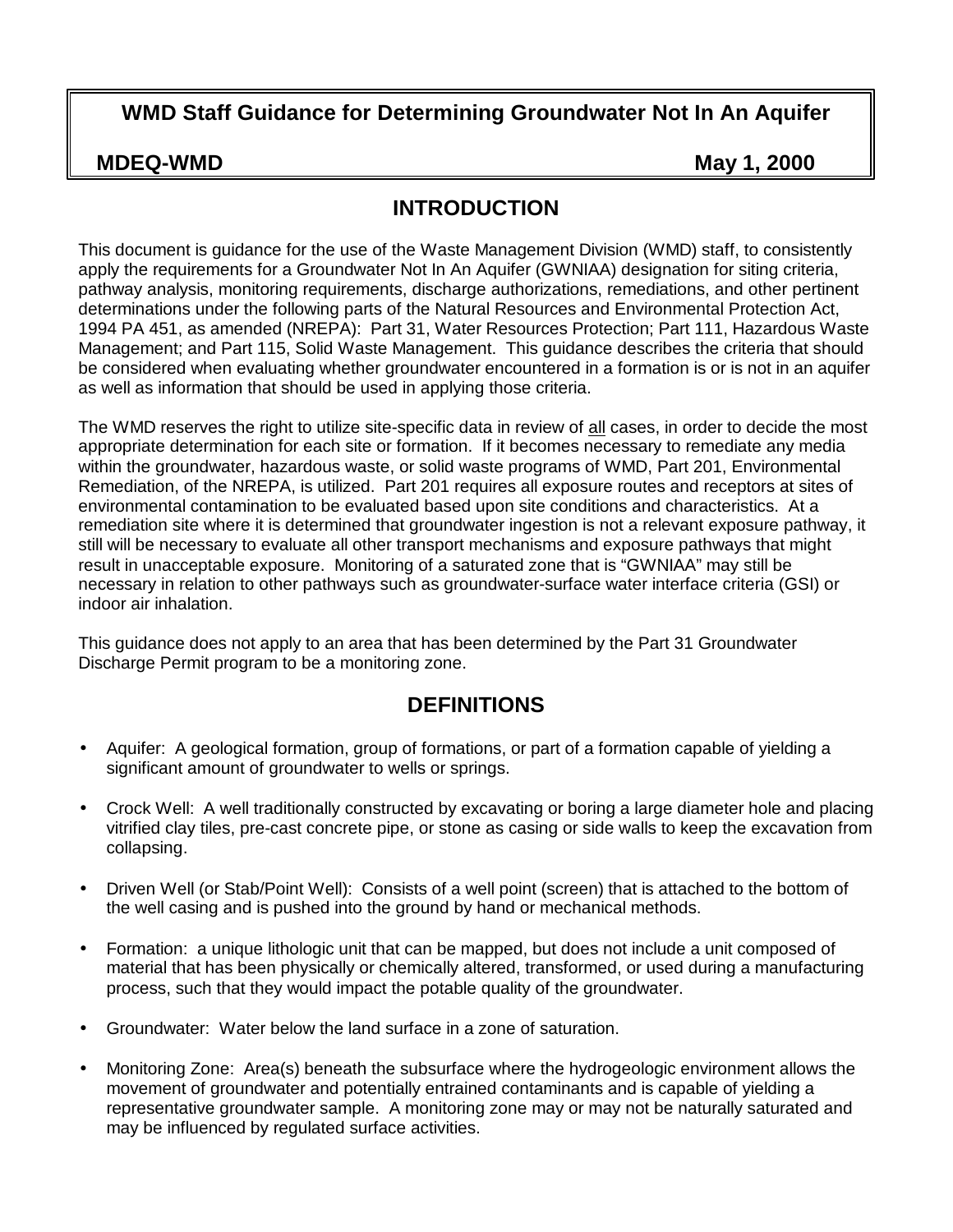Groundwater Not In An Aquifer Guidance **Page 2** Page 2

- Owner/Operator: The person who owns the facility, or part of the facility, including the titleholder of the land on which the facility is located or the person responsible for the overall operation of the facility.
- Geologist or qualified groundwater scientist: A scientist or engineer who has received a baccalaureate or postgraduate degree in the natural sciences or engineering and who has sufficient training and experience in groundwater hydrology and related fields, as demonstrated by state registration, professional certification(s), or completion of accredited university programs, to make sound professional judgments regarding groundwater monitoring, geological conditions, contaminant fate and transport, and corrective action.
- Staff Geologist: the WMD geologist assigned to the project in question.
- Venting: the discharge of groundwater to surface water or the ground surface.

# **CRITERIA**

It is the responsibility of the owner/operator of a site to demonstrate that the groundwater beneath the site is GWNIAA and that the groundwater ingestion exposure pathway does not apply. Both of the following criteria must be met to make this demonstration:

- 1. The formation yields an insignificant amount of water below the site (considering local and regional hydrogeology). This criterion can be met by any one or a combination of the following:
	- a. All site monitoring wells installed in the formation bail or pump dry (at a maximum pumping rate of 0.1 gpm) and do not recharge to within 80 percent of the original well volumes within twenty-four (24) hours. Monitoring wells must be shown to have been installed properly and are presently in good operational condition and the screens must fully penetrate the saturated zone. The staff geologist, on a case-by-case basis, can approve different pumping and recharge rates.
	- b. The *in situ* hydraulic conductivity is to be based on a minimum of five (5) site-specific tests, each of which is less than 1.0 X 10 $<sup>6</sup>$  centimeters per second (cm/s). The test results are not to be</sup> averaged. Well locations must be approved in advance and cover the formation of concern across the site. The exact number of tests will depend on the size and complexity of the site and will need to be approved by the staff geologist. The staff geologist, on a case-by-case basis, can consider different hydraulic conductivity values for use.
	- c. A site pumping test<sup>1</sup>, designed appropriately to test the formation in question, yields less than 0.1 gallon per minute.
- 2. The groundwater in question is not in hydraulic communication with groundwater in an aquifer. This criterion can be met through any one or a combination of the following:
	- a. Sufficient knowledge is demonstrated concerning the regional geology supplemented with adequate site-specific information (boring/monitoring well logs, geophysical information, etc.) and is approved by the WMD.
	- b. A site pumping test<sup>1</sup> demonstrates that any water bearing seams of concern are isolated and are not in communication with an aquifer.
	- c. A demonstration that the groundwater is a totally discharging system and is venting to a surface water body (that is not locally recharging an aquifer) can be used to show that the formation in question does not connect to another aquifer laterally. This demonstration must also show that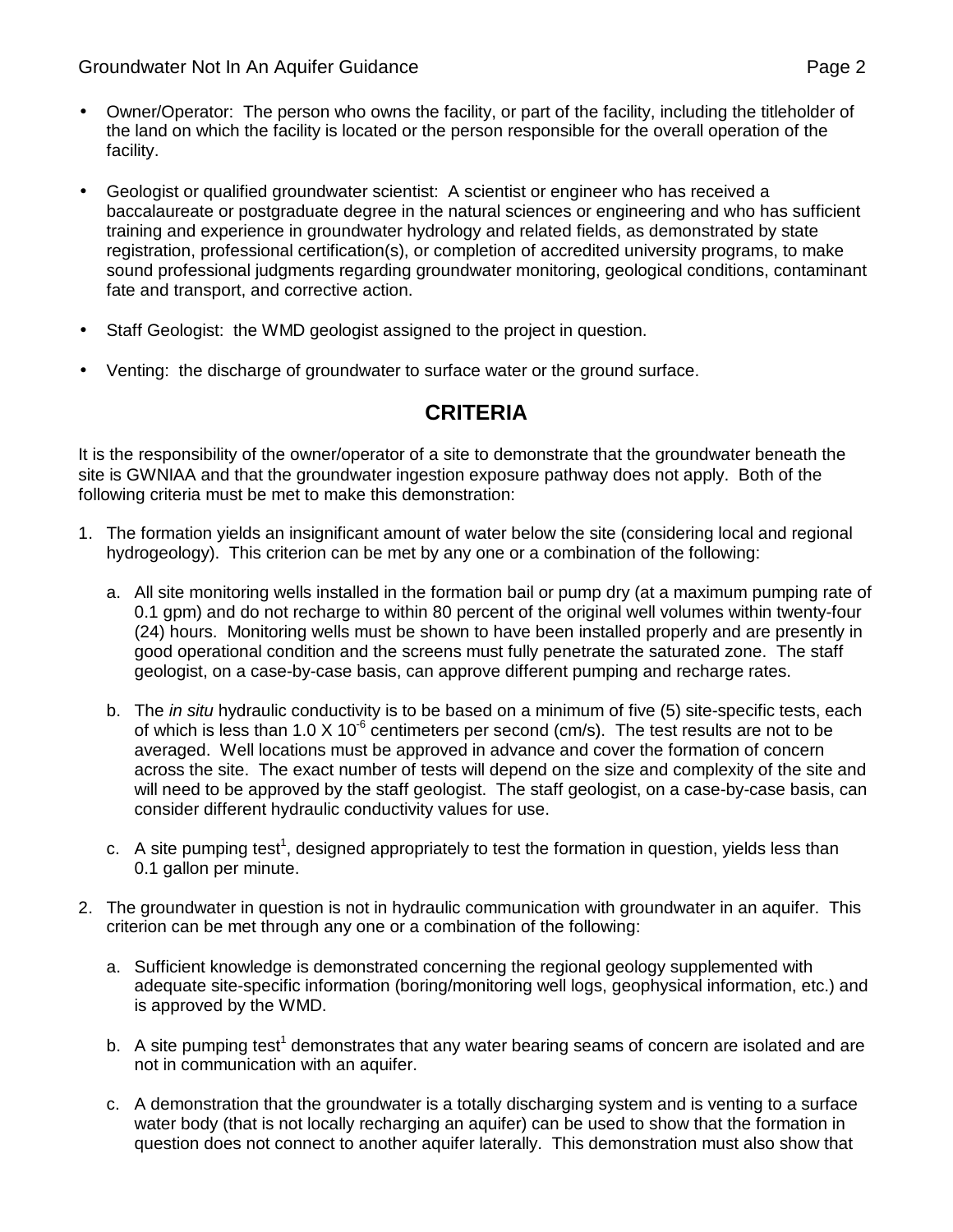all GSI criteria are/will be met or that a mixing zone evaluation by the Surface Water Quality Division has been accepted. This demonstration would only eliminate the horizontal concerns with connection to other aquifers. It would still need to be demonstrated that the unit (or the receiving surface water body) in question does not connect to another aquifer vertically. There are many areas along the larger river systems where shallow saturated units with significant quantities of groundwater discharge directly to the river. It would be difficult to comply with both criteria number 1 and number 2 under these conditions, but it may still be possible to eliminate the drinking water pathway.

# **INFORMATION REQUIREMENTS**

The demonstration that groundwater beneath a site is not in an aquifer, does not need to be monitored and, if applicable, that the groundwater ingestion exposure pathway does not apply, is made in a Groundwater/Hydrogeological Investigation (GI) Report and/or Remedial Action Plan (RAP). In order to make this demonstration the GI or RAP must address all of the applicable components identified below. The GI and/or RAP are subject to review and approval by the staff geologist (or other WMD staff), and additional information may be required to support a finding on the criteria described above.

- 1. Facility boring and well logs and all private water well logs within a minimum of  $\frac{1}{2}$  mile of the facility property boundaries. These should substantiate the continuity of the lower, competent confining layer.
- 2. At least two (2) scaled cross-sectional drawings, one down the centerline axis of the plume or contaminated area (or parallel to groundwater flow if there is no plume) and one perpendicular to this axis, showing topography, geology, groundwater, and other pertinent features.
- 3. Scaled isopach maps showing the thickness of the saturated zone and aquiclude/aquitard across the site.
- 4. A scaled site map showing all buried utility corridors and other subsurface structures, including wells or drainage tiles, that may act as contaminant migration routes or artificially lower the water table due to their depth or proximity to the groundwater. The depths of all such features should be identified and/or included on the cross-sections listed in point 2, above.
- 5. A summary of the regional geology and topography. Information to support a conclusion that the groundwater ingestion exposure pathway is not relevant should include a well-documented evaluation of site and regional characteristics.
- 6. A comparison of the formation groundwater elevations with the local aquifer groundwater elevations to sufficiently demonstrate the lack of hydraulic communication. These should also identify the groundwater flow direction at the site and indicate any seasonal variations.
- 7. Written response from the local health department indicating (1) whether they were contacted to make a determination whether crock wells or driven wells for any private water usage exist in the vicinity of the facility, (2) what that determination was, and (3) any concerns they may have regarding the site and/or the GWNIAA determination.
- 8. Written response from the Department of Environmental Quality (DEQ), Drinking Water and Radiological Protection Division (DWRPD) indicating whether they were contacted to determine if the facility is located in an approved Local Wellhead Protection Area (LWPA) and what that determination was (see *www.deq.state.mi.us/dwr/*).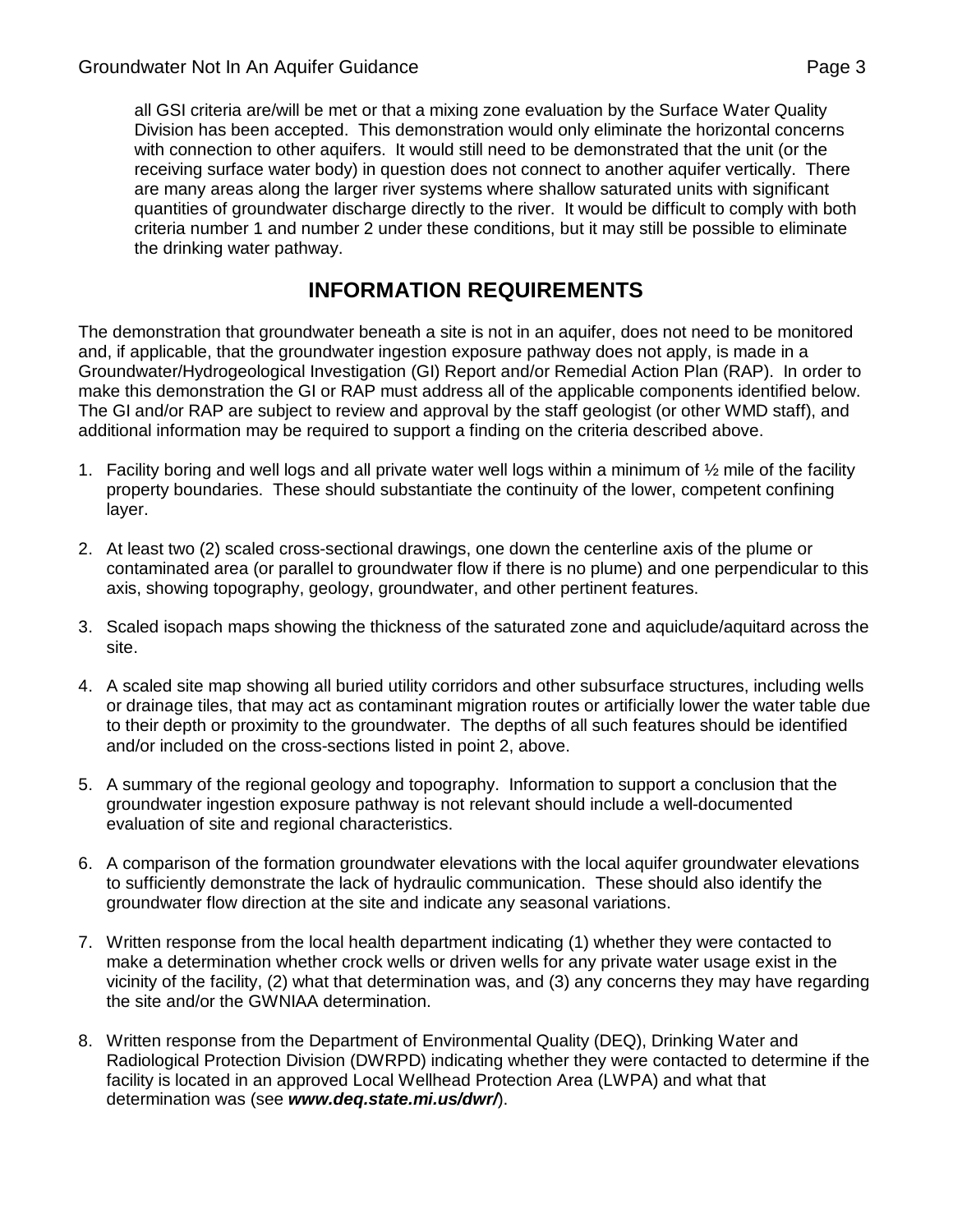- 9. Any available groundwater quality analyses, including conditions upgradient, downgradient, and outside any area of on-site contamination.
- 10. Documentation of any other characteristics of the site that would assist in making this determination.

# **ADDITIONAL CONSIDERATIONS**

- 1. When conducting this review as part of a site remediation, some programs may use an evaluation of the relative risk with respect to toxicity, concentration, volume, mass, or quantity of the hazardous substance in determining whether the groundwater poses a threat to the environment or the public health and safety. The staff geologist may request this information as part of the review for a GWNIAA determination.
- 2. With Michigan's highly variable geology, this decision-making process is often a localized consideration. There are some formations around the state in which groundwater availability is limited, but which may still be used as a water source by the use of crock wells or driven wells. Some of these formations may be used as a drinking water source, while others may be used for other purposes (sprinklers, cooling, swimming pools, etc.). If the site is in an area served by crock wells or driven wells or if the area groundwater is used for drinking water or other purposes, the owner/operator must assess whether the water source(s) may be impacted by site activity and whether sampling such water supplies is warranted. The documentation required to support a determination that the groundwater is not in an aquifer at this type of site would also be more extensive. The assigned staff geologist may require additional information to help in the decision making process for areas of the state where crock or driven wells are used.
- 3. If the groundwater beneath a site is determined to be not in an aquifer, it may be necessary to place a deed notification or restriction on the property to allow the higher degree of contamination (if existing) to remain. The deed notification or restriction should alert any existing or future owner of the condition of the groundwater, that it has been determined to be unusable, and that it will not impact neighboring properties. The staff geologist and/or the WMD must approve the wording of any deed notification or restriction before it is filed. Proof of filing must be supplied to the WMD. On-site soils that are remediated to levels that do not consider the groundwater pathway must not be removed to a different site where groundwater may be vulnerable.
- 4. The Owner/Operator must contact the DEQ, DWRPD to determine if the site is located in an approved LWPA (see *www.deq.state.mi.us/dwr/*). If the site is located in such an area, the need for adequate documentation, data collection and assessment is greatly increased, and comments will be required from the DWRPD before a final decision can be made.
- 5. Monitoring wells used in this evaluation must be properly constructed, developed, and maintained in accordance with WMD approved methods and approved for use by the staff geologist.
- 6. Site characteristics vary. Therefore, depending on the characteristics of the specific site, additional information could be submitted to, or requested by, the WMD or the staff geologist. The owner/operator should contact the staff geologist concerning site-specific issues.
- 7. The formation may be naturally saturated, seasonally saturated, or only saturated due to a regulated discharge. These possibilities should be considered by the owner/operator during their evaluation. The staff geologist must determine whether the formation is a monitoring zone before concluding their evaluation.